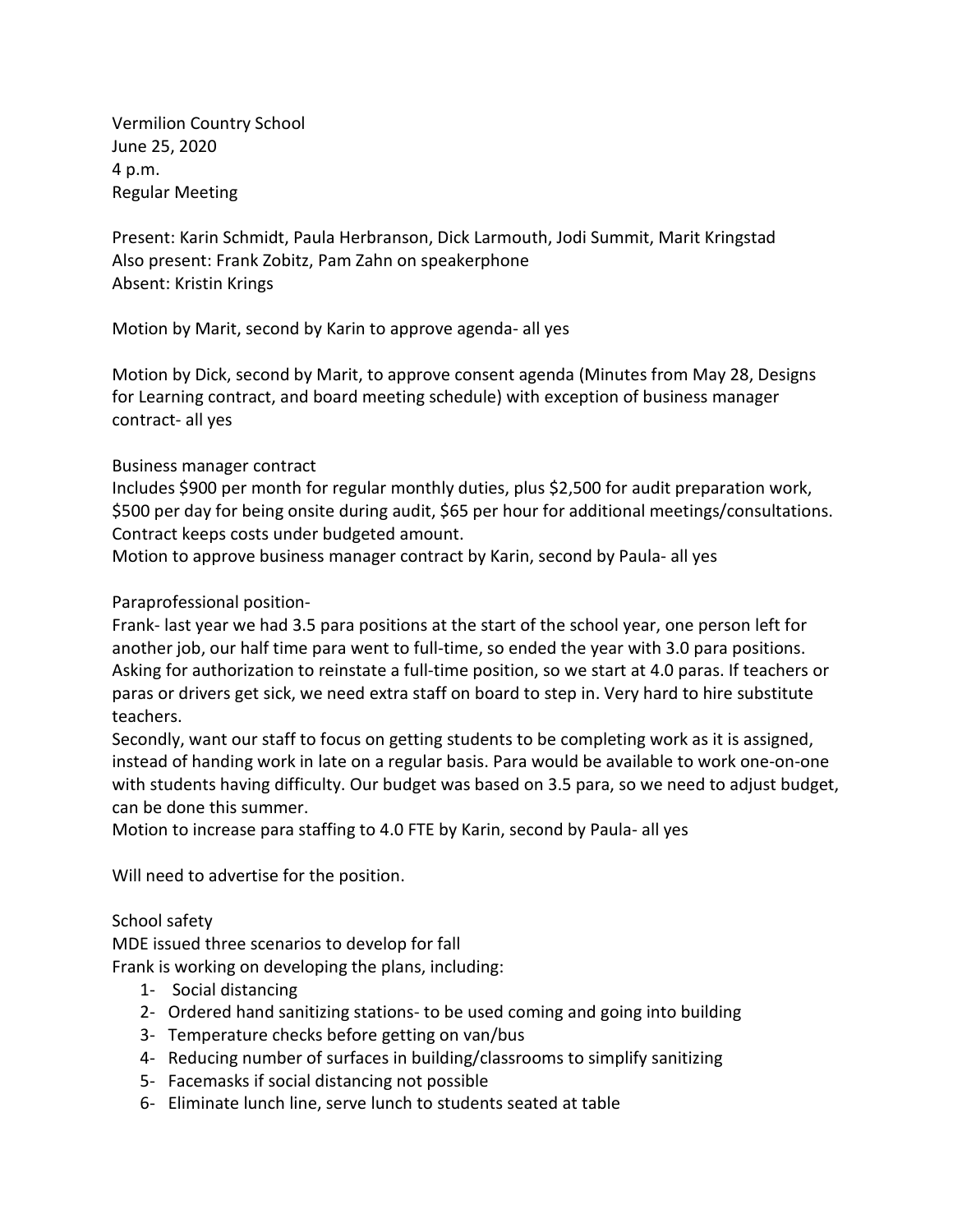- 7- Senior dining via carryout only
- 8- Cleaning protocols for vans/bus
- 9- Will need 40 facemasks a day, or 200 a week (washable/reusable), can get them for \$3/each if ordering 500 (will have school logo), or students can bring their own…

Motion to allow Frank to purchase needed supplies for Covid plan for upcoming school yearwill create a separate line item in budget- Motion by Karin, second by Paula- all yes

### Lunch balances-

Outstanding lunch balances, something that has been pegged by the auditor, some have been cleaned up, due to a student not being coded for free/reduced when they should have been. All adults have paid up their balances. Two students have balances- both are now free/reduced. Balances mostly from previous years.

Motion to eliminate student lunch debt of \$915- Motion by Dick, second by Marit- all yes

### No board training this month

#### Financials

Motion to approve May financials by Dick, second by Karin- all yes: deposits of \$67,946.53, withdrawals of \$60,134.71 and expenses posted to SmartFinance of \$68,294.92

Discussion held on some special funding sources available for covid-related expenses this past school year

#### Admin update

School calendar and event schedule being sent home to families next week Calendar assumes in-person school schedule.

# Finance committee meeting

Committee met June 11, and approved a 20-21 budget to present to the board, with ADM at 40, no significant changes from 19-20 school year.

Discussed doing a 25k capital campaign to purchase lockers. The freestanding lockers have an open design for hanging outwear/storing boots, and then a smaller lockable portion above/below. School plans include having winter/rain outerwear at school for all students, to facilitate outdoor environmental learning.

Motion to approve 2020-21 school year budget by Karin, second by Dick- all yes

# Personnel committee meeting

Committee met June 18 and reviewed staff evaluations

Motion by Marit, second by Dick to rehire Frank Zobitz, administrator; Jolene Herberg, office manager; Cindy Pettinelli, kitchen manager; licensed teachers Karin Schmidt, Al White, Paula Herbranson, Brad Neyens; Doug Workman, custodian; paraprofessionals Mandy Northrup, Amy Heglin, Michelle Maki; bus/van drivers Greg Dostert, Amy Heglin, John Mroszak; substitute